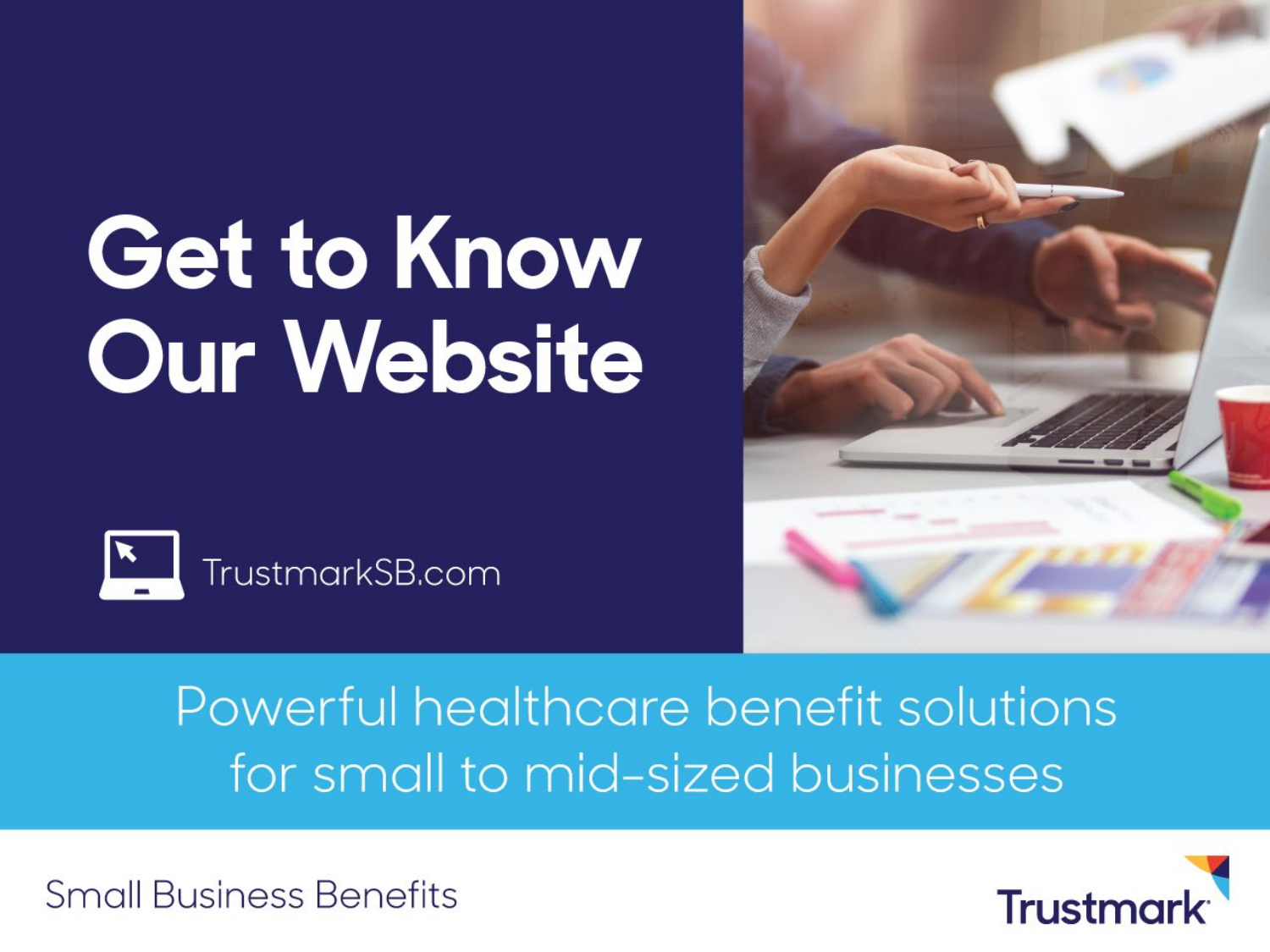## Your online access



Navigating your online access is simple with the following resources at your fingertips!

Once logged in, you have access to:

- Administration Access your personalized Administration Kit, Manage My Group, Online Bill Payment and the Participation Form
- Document Center Access your important selffunded documents
- Enrollment Discover your options to enroll a new employee or dependent
- Group Benefits View a summary of your employer self-funded health benefit plan
- Payment Options Know your choices on how to pay your premium

The following pages provide a high-level walkthrough of the website. If you would like to know more about a topic, click the  $\blacksquare$  information icon.

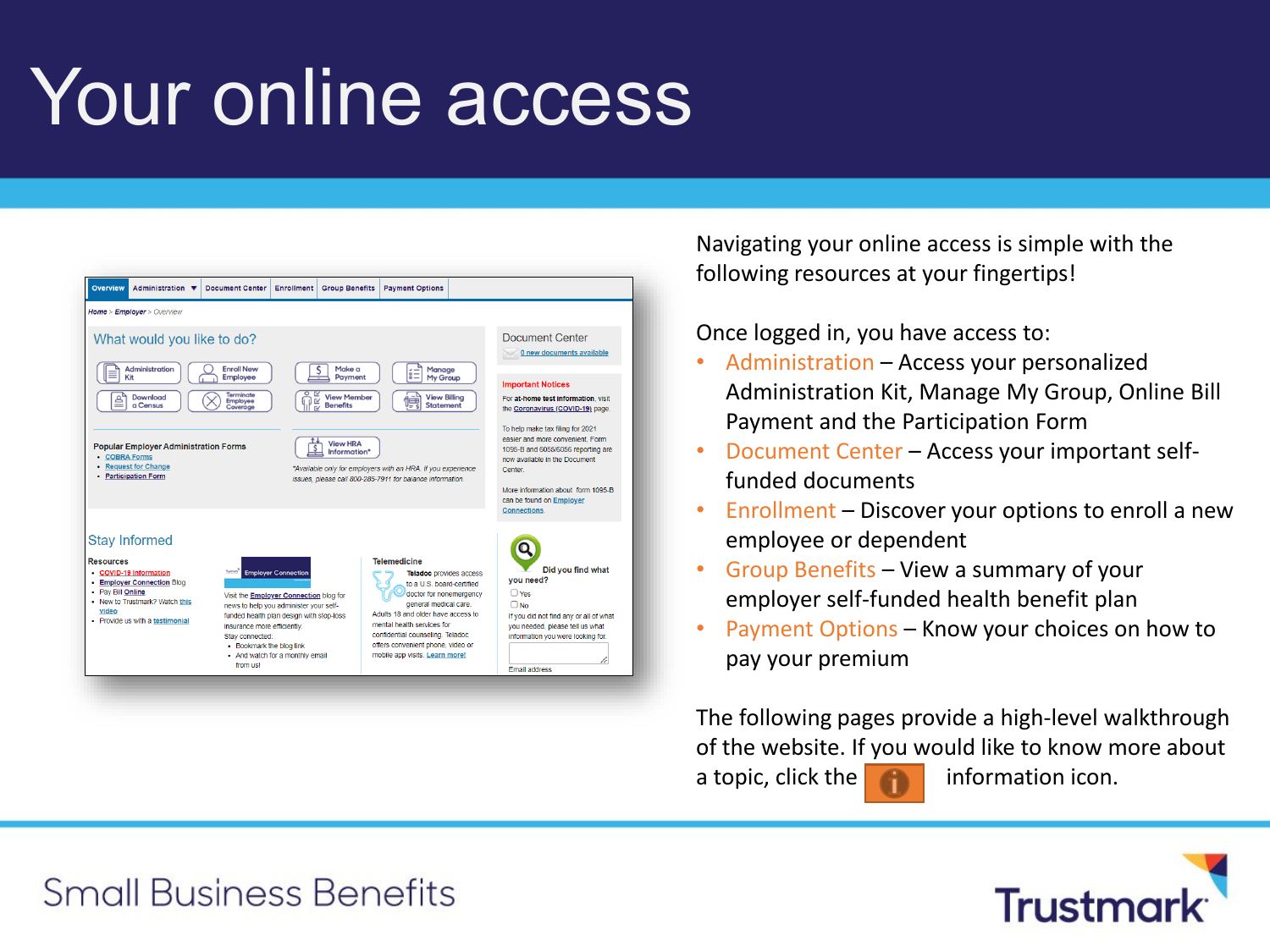### Let's get started: Overview



The Overview page starts your online experience, where you can navigate to different sections or:

- Access popular employer administration forms
- Pay your monthly premium online
- View how many new documents are available in the Document Center
- Employer Connection and Healthcare Reform - Stay informed with news that could affect you and your employees
- Let us know, "Did you find what you need?"
- And more

[Online Bill Payment](https://sbb.trustmarkbenefits.com/forms/b680/t500-200/website-online-bill-payment/) **Designal [Document Center](https://sbb.trustmarkbenefits.com/forms/b680/t500-200/website-document-center-employer/)** 

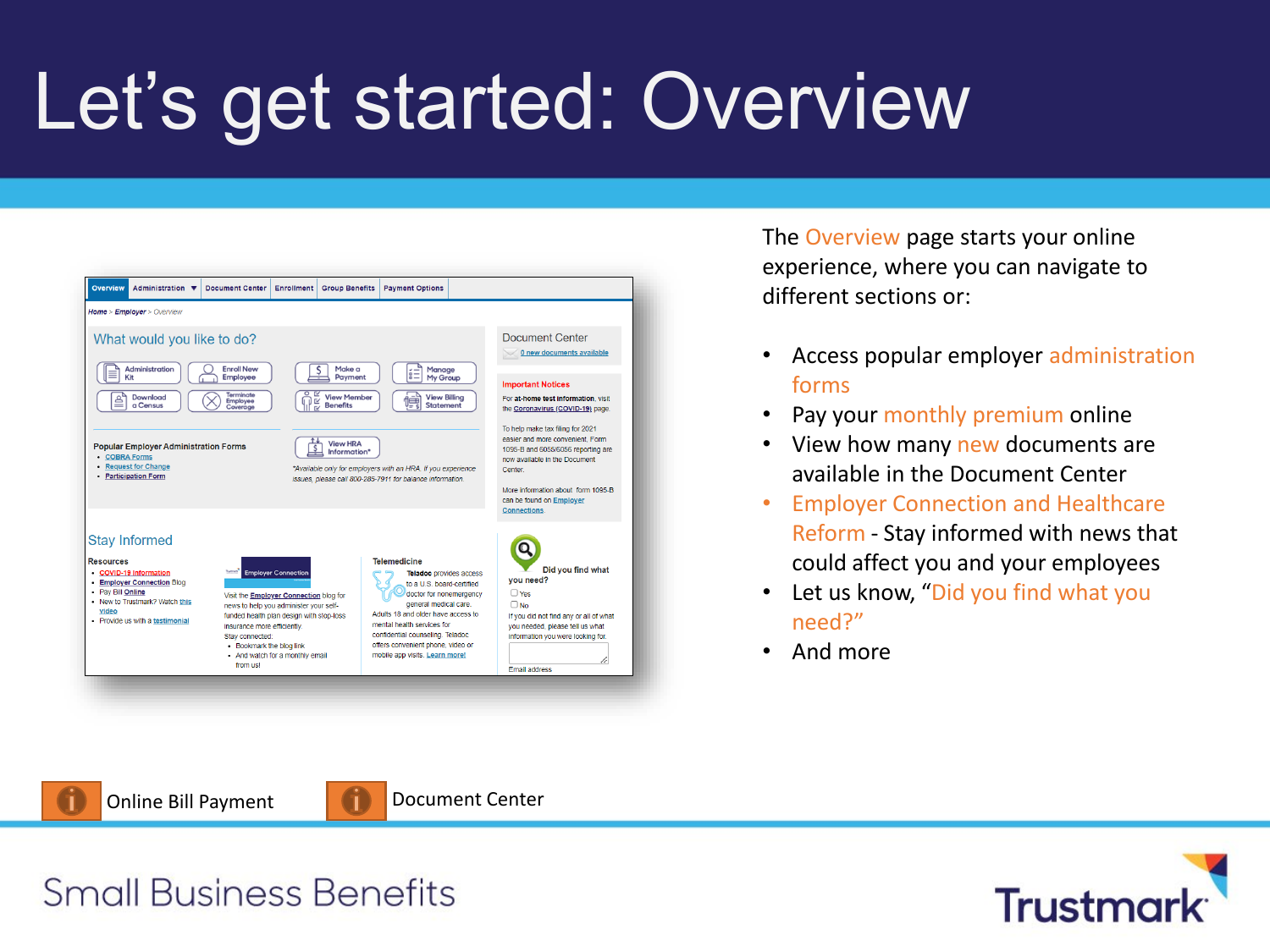### Administration

Administering your group health plan is easy with us. All the tools and forms needed to administer a group are available at your fingertips.

- Administration Kit Access materials that give you information to use when administrating your health benefit plan
- Manage My Group An interactive suite of tools that allows you to submit administrative forms online
- Online Bill Payment Make a premium payment online
- Participation Form Update the total number of full-time and part-time employees (including owners or independent contractors and total number of eligible employees) online







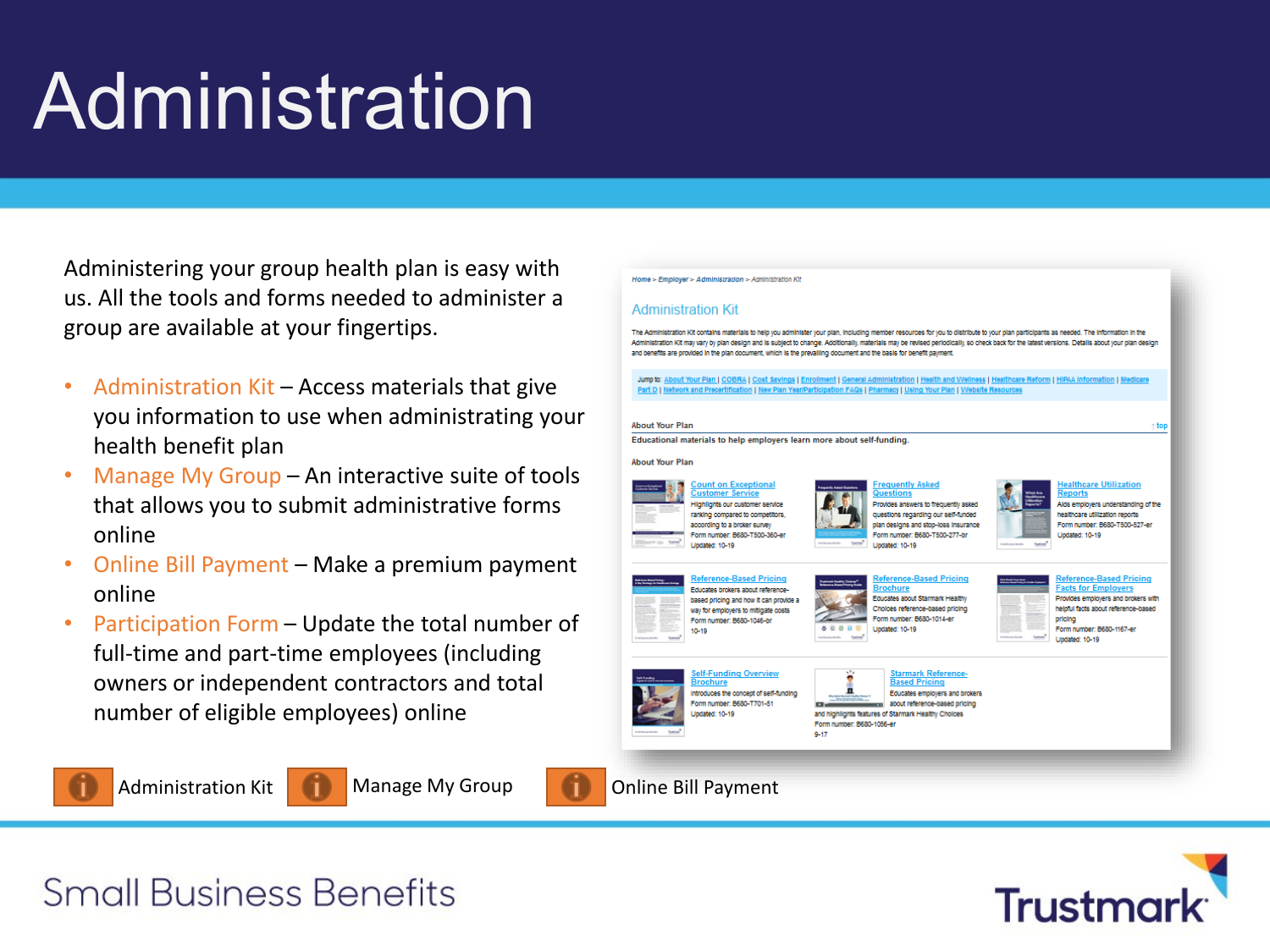### Document Center

The Document Center provides access to your group's self-funded health benefit plan documents, such as:

- Administrative Services Agreement
- Application for Stop-Loss Insurance Coverage
- Healthcare Utilization Reports
- Monthly Aggregate Claim Liability Summaries
- Monthly Billing Statement
- New Plan Year offer
- Plan Document
- Stop-Loss Insurance Policy
- Summary of Benefits and Coverage
- Tax Documents
- Various correspondences

| <b>Overview</b> | <b>Document Center</b><br><b>Group Benefits</b><br>Administration $\blacktriangledown$<br><b>Enrollment</b> |                  | <b>Payment Options</b>        |           |                               |
|-----------------|-------------------------------------------------------------------------------------------------------------|------------------|-------------------------------|-----------|-------------------------------|
|                 | Home > Employer > Document Center                                                                           |                  |                               |           |                               |
|                 | Having trouble accessing content below?                                                                     |                  |                               |           |                               |
|                 |                                                                                                             |                  |                               |           |                               |
|                 |                                                                                                             |                  |                               |           |                               |
|                 | To search for documents, select the criteria and click the magnifying glass.                                |                  |                               |           |                               |
|                 |                                                                                                             |                  |                               |           |                               |
|                 | Document Type: All Types<br>$\check{ }$                                                                     |                  | Created in: $6$ Months $\vee$ |           |                               |
|                 | Document                                                                                                    | $\blacktriangle$ | Date                          | $\bullet$ | Document Type<br>$\triangleq$ |
|                 | <b>Administrative Agreement Effective 04-01-2022</b>                                                        |                  | 01/14/2022                    |           | Contract                      |
|                 | Billing Statement CSV Format Due Date 02-01-2022                                                            |                  | 01/11/2022                    |           | Billing                       |
|                 | Billing Statement CSV Format Due Date 03-01-2022                                                            |                  | 02/10/2022                    |           | Billing                       |
|                 | Billing Statement CSV Format Due Date 04-01-2022                                                            |                  | 03/10/2022                    |           | Billing                       |
|                 | Billing Statement CSV Format Due Date 05-01-2022                                                            |                  | 04/12/2022                    |           | Billing                       |
|                 | Billing Statement CSV Format Due Date 06-01-2022                                                            |                  | 05/10/2022                    |           | Billing                       |
|                 | Billing Statement CSV Format Due Date 07-01-2022                                                            |                  | 06/10/2022                    |           | Billing                       |
|                 | Billing Statement Due Date 02-01-2022                                                                       |                  | 01/11/2022                    |           | Billing                       |
|                 | Billing Statement Due Date 03-01-2022                                                                       |                  | 02/10/2022                    |           | Billing                       |
|                 | Billing Statement Due Date 04-01-2022                                                                       |                  | 03/10/2022                    |           | Billing                       |
|                 | Billing Statement Due Date 05-01-2022                                                                       |                  | 04/12/2022                    |           | Billing                       |
|                 | Billing Statement Due Date 06-01-2022                                                                       |                  | 05/10/2022                    |           | Billing                       |
|                 | Billing Statement Due Date 07-01-2022                                                                       |                  | 06/10/2022                    |           | Billing                       |
|                 | <b>Healthcare Utilization Report Beginning Period 04-01-2021</b>                                            |                  | 05/20/2022                    |           | Report                        |
|                 | <b>Healthcare Utilization Report For Plan Year 04-01-2022</b>                                               |                  | 01/20/2022                    |           | Report                        |



[Document Center](https://sbb.trustmarkbenefits.com/forms/b680/t500-200/website-document-center-employer/)

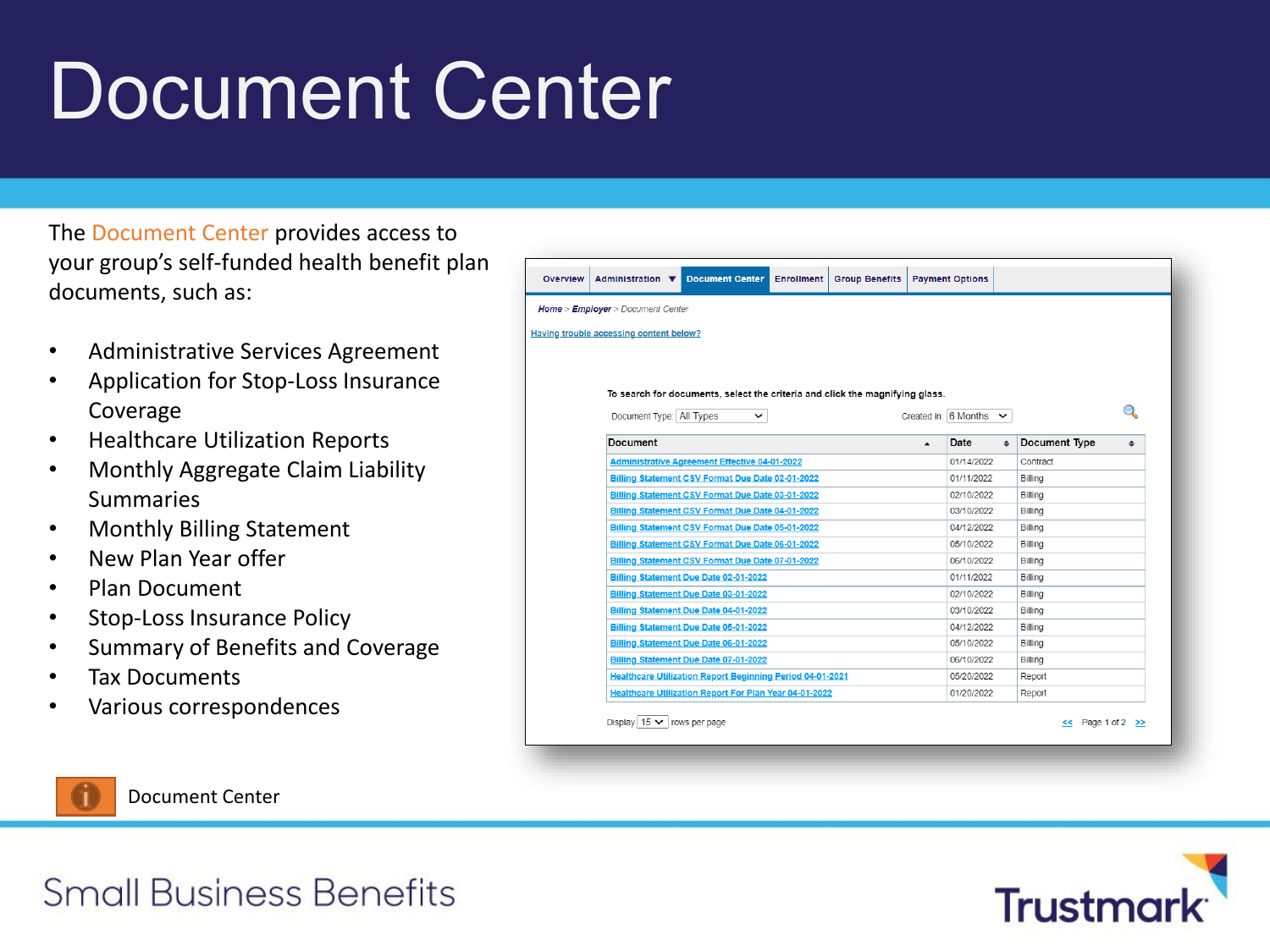### Enrollment

We give you options to enroll a new employee or dependent. Pick what solution works for you:

- Your Administration Kit contains PDF enrollment forms.
- Or fill out the online Employee Eligibility Statement.
- Or have your employees complete their enrollment through Express Connect<sup>®</sup>

| <b>Document Center</b><br><b>Enrollment</b><br><b>Group Benefits</b><br><b>Payment Options</b><br>Overview<br>Administration ▼                                                                                                                                                                                                                                                                                                                                                                                                                                                                                                                                                                                                                                                                                                                                                                                                                                           |                                                                                                                                                              |
|--------------------------------------------------------------------------------------------------------------------------------------------------------------------------------------------------------------------------------------------------------------------------------------------------------------------------------------------------------------------------------------------------------------------------------------------------------------------------------------------------------------------------------------------------------------------------------------------------------------------------------------------------------------------------------------------------------------------------------------------------------------------------------------------------------------------------------------------------------------------------------------------------------------------------------------------------------------------------|--------------------------------------------------------------------------------------------------------------------------------------------------------------|
| Home > Employer > Enrollment                                                                                                                                                                                                                                                                                                                                                                                                                                                                                                                                                                                                                                                                                                                                                                                                                                                                                                                                             |                                                                                                                                                              |
| Enrollment<br>We give you options to enroll a new employee or dependent. Simply pick what solution works for you.<br>The Administration Kit contains all enrollment forms. Add an employee or waive<br>Administration<br>coverage for a dependent and/or employee with a fillable PDF. Watch an Express Connect<br>≣<br>Kit<br>video. And more.<br>Complete the Employee Eligibility Statement to enroll a new employee or dependent.<br><b>Enroll New</b><br>Fill out the online form and submit securely.<br>Employee<br><b>Express</b><br>With online enrollment through Express Connect <sup>®</sup> , enrolling for coverage in your group's<br>Connect <sup>*</sup><br>health plan is faster than conventional paper enrollment, easy to understand and<br>complete, and all information submitted online is safeguarded for your protection. Telephone enrollment also<br>available. Please read the Express Connect: Online Enrollment Guide. Spanish available. | Need Help?<br><b>Message Us!</b><br>Contant name<br>Group number<br>Email<br>Select one<br>Help me with:<br>$\check{ }$                                      |
| To terminate an employee complete this online form.<br>Terminate<br>Employee<br>Coverage                                                                                                                                                                                                                                                                                                                                                                                                                                                                                                                                                                                                                                                                                                                                                                                                                                                                                 | Comment<br>Submit<br><b>Customer Service</b><br>• Phone: 800.522.1246, ext. 35399<br>· Fax: 847.615.3955<br>· Email: Administration SB@trustmarkbenefits.com |

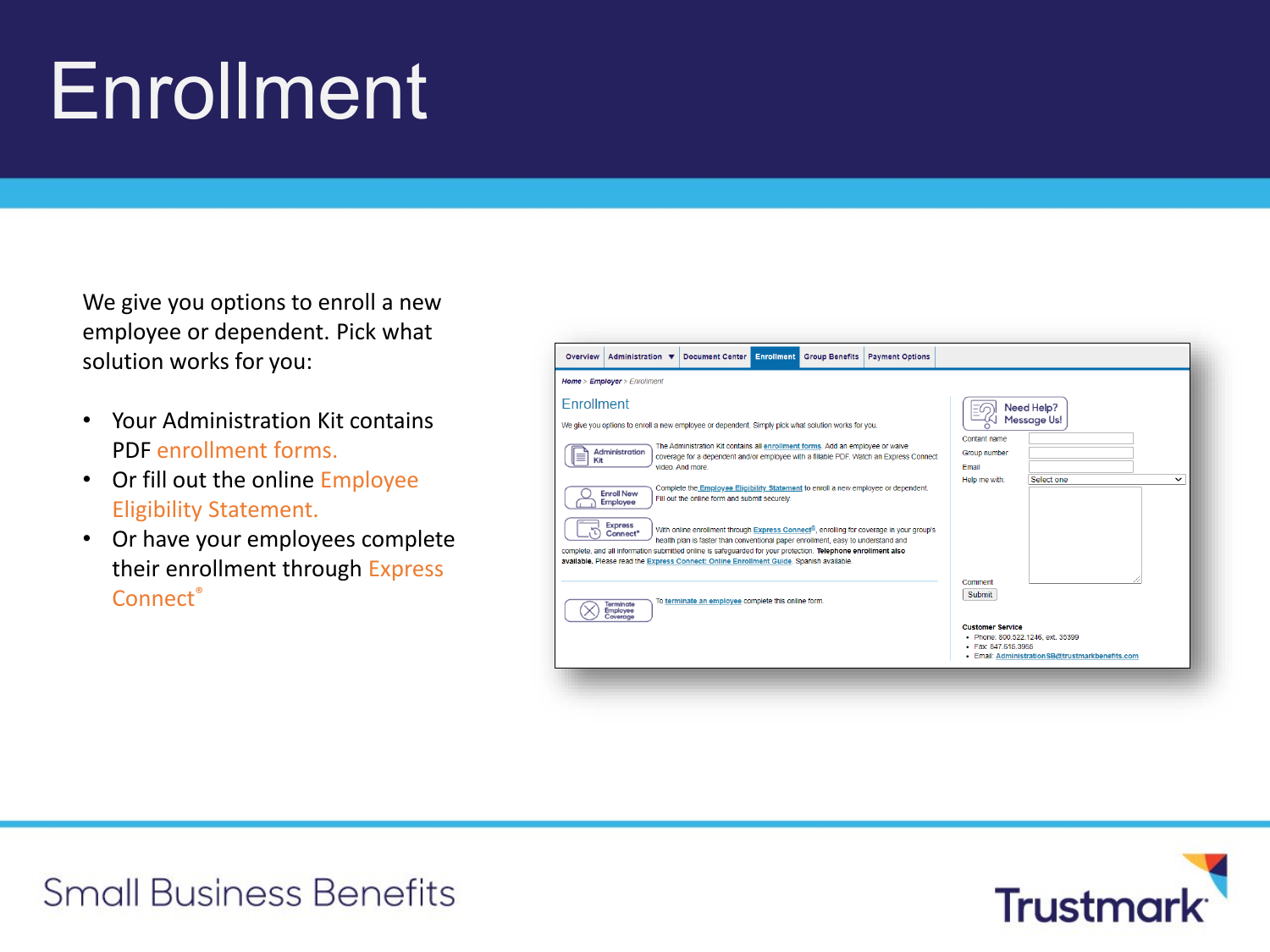### Group Benefits

|        | Medical Network: CIGNA PPO NETWORK (Hospital/Doctor) | <b>As Of Date:</b><br>Group Effective Date:<br>Group Status:                                                                  |                                                                                                                                                          | As Of Date 2019-10-04<br>Artive | <b>Submit</b><br>2019-10-04<br>2013-04-01                                                                                                                                                                                                                                                                                                                                                                                                                                                                                                                                                                                                                                                                            |  |  |
|--------|------------------------------------------------------|-------------------------------------------------------------------------------------------------------------------------------|----------------------------------------------------------------------------------------------------------------------------------------------------------|---------------------------------|----------------------------------------------------------------------------------------------------------------------------------------------------------------------------------------------------------------------------------------------------------------------------------------------------------------------------------------------------------------------------------------------------------------------------------------------------------------------------------------------------------------------------------------------------------------------------------------------------------------------------------------------------------------------------------------------------------------------|--|--|
|        |                                                      |                                                                                                                               |                                                                                                                                                          |                                 |                                                                                                                                                                                                                                                                                                                                                                                                                                                                                                                                                                                                                                                                                                                      |  |  |
|        |                                                      |                                                                                                                               |                                                                                                                                                          |                                 |                                                                                                                                                                                                                                                                                                                                                                                                                                                                                                                                                                                                                                                                                                                      |  |  |
|        | Individual                                           | Out-of-Pocket Limits<br>Family                                                                                                |                                                                                                                                                          |                                 |                                                                                                                                                                                                                                                                                                                                                                                                                                                                                                                                                                                                                                                                                                                      |  |  |
| $OOP*$ | In-network<br>\$3,500                                | Out-of-network<br>\$10,000                                                                                                    | In-network                                                                                                                                               |                                 | Out-of-network<br>\$20,000                                                                                                                                                                                                                                                                                                                                                                                                                                                                                                                                                                                                                                                                                           |  |  |
|        |                                                      |                                                                                                                               |                                                                                                                                                          |                                 |                                                                                                                                                                                                                                                                                                                                                                                                                                                                                                                                                                                                                                                                                                                      |  |  |
|        |                                                      | Plan.                                                                                                                         |                                                                                                                                                          |                                 |                                                                                                                                                                                                                                                                                                                                                                                                                                                                                                                                                                                                                                                                                                                      |  |  |
|        |                                                      | \$20,000                                                                                                                      |                                                                                                                                                          |                                 |                                                                                                                                                                                                                                                                                                                                                                                                                                                                                                                                                                                                                                                                                                                      |  |  |
|        |                                                      | 9                                                                                                                             |                                                                                                                                                          |                                 |                                                                                                                                                                                                                                                                                                                                                                                                                                                                                                                                                                                                                                                                                                                      |  |  |
|        |                                                      |                                                                                                                               |                                                                                                                                                          |                                 |                                                                                                                                                                                                                                                                                                                                                                                                                                                                                                                                                                                                                                                                                                                      |  |  |
|        |                                                      |                                                                                                                               | If there is a surplus of funds in the claim pre-fund account at the end of<br>the runout period, the employer will receive the surplus as a cash refund. |                                 |                                                                                                                                                                                                                                                                                                                                                                                                                                                                                                                                                                                                                                                                                                                      |  |  |
|        |                                                      |                                                                                                                               |                                                                                                                                                          |                                 |                                                                                                                                                                                                                                                                                                                                                                                                                                                                                                                                                                                                                                                                                                                      |  |  |
|        | Surplus:                                             | Deductible/OOP Accumulation Period:<br>ASO Specific Attachment Point:<br>ASO Run Out Period:<br>Surplus Determination Period: | N/A                                                                                                                                                      | <b>Traditional Cash Surplus</b> | \$7,000<br>*Includes: Deductible, coinsurance, copays, access fees and prescription drug deductible and copays as applicable.<br>For off-anniversary terminations: If the stop-loss insurance contract<br>terminates before the end of the contract period, there is no aggregate<br>stop-loss insurance available for the months the contract was in force. As a<br>result, the employer is responsible for reimbursing Trustmark Life<br>Insurance Company and/or Starmark for any advances, including all<br>aggregate advances. The employer is also responsible for paying all<br>covered claims, below the specific deductible, if applicable, that were<br>incurred and not paid while the plan was in force. |  |  |

On the Group Benefits page, you can view:

- Review a summary of benefits. For full health plan benefits, please refer to the plan document
- Visit your provider network, if applicable
- View out-of-pocket limits
- View your surplus option

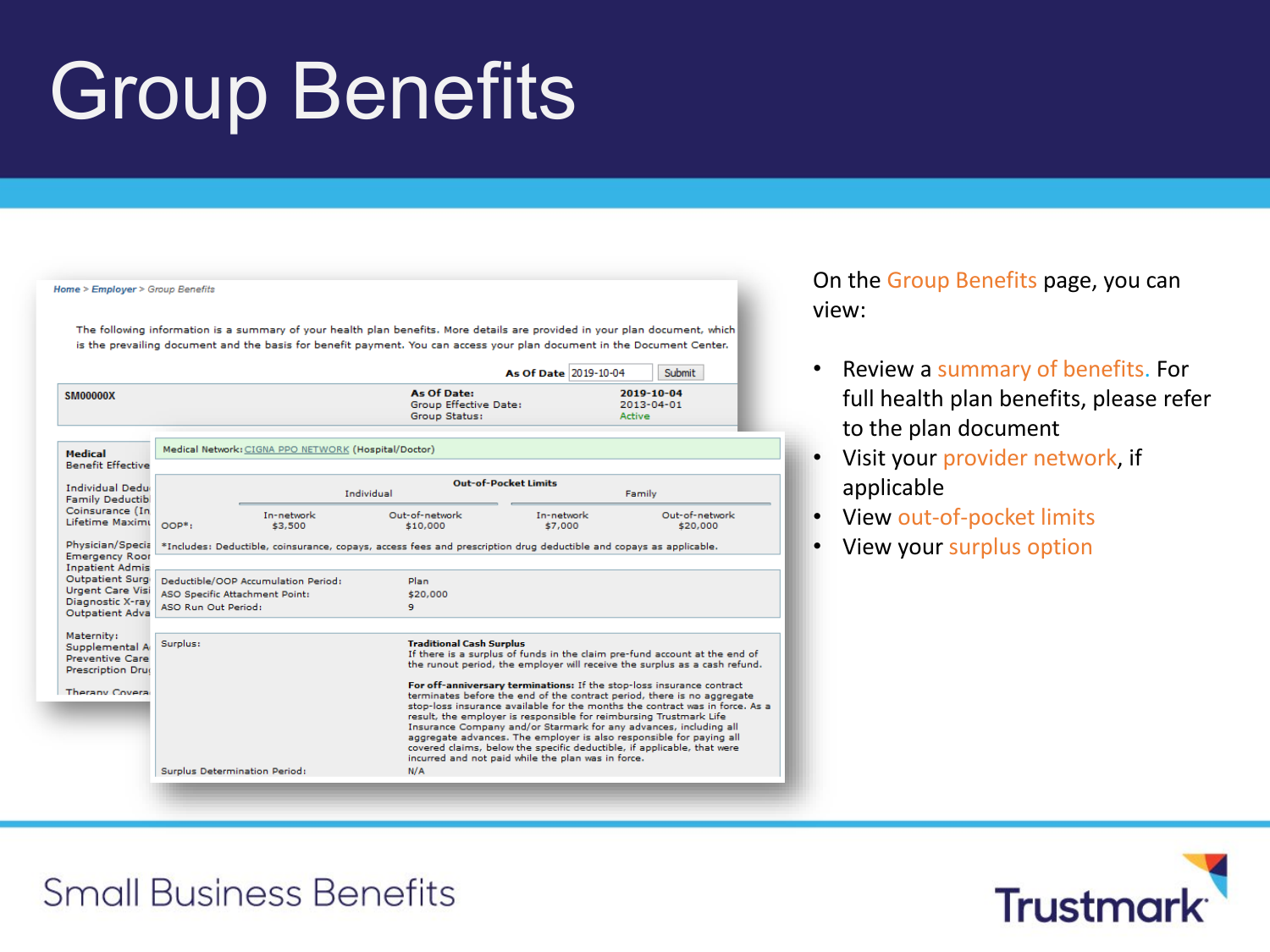## Payment Options

The Payment Options page provides you with your payment options:

- Making your premium payment is quick, easy and secure with online bill pay.
- Sign up for electronic funds transfer (EFT) and never be late making your payments.
- Sign up for electronic funds transfer (EFT) and never be late making your payments.

| Home > Employer > Payment Options                                                                                                                                                                                                                                                                                                                                                                                                                                                                     |                                                                                                                                         |
|-------------------------------------------------------------------------------------------------------------------------------------------------------------------------------------------------------------------------------------------------------------------------------------------------------------------------------------------------------------------------------------------------------------------------------------------------------------------------------------------------------|-----------------------------------------------------------------------------------------------------------------------------------------|
| <b>Payment Options</b><br>You have choices on how to pay your premium. From our secure online bill payment center to EFT, you choose what<br>works for your business.<br>Making your premium payment is quick, easy and secure. Set up is easy and online<br>Make a<br>bill pay offers a secure site that keeps your banking information safe and saves it for future<br>Payment<br>use.<br>Sign up for electronic funds transfer (EFT) and never be late making your payments.<br>Sign up<br>for EFT | Need Help?<br><b>Message Us!</b><br>Contant name<br>Group number<br>Email<br>Select one<br>Help me with:<br>$\check{ }$                 |
| Reduce your paper and sign up for paperless billing.<br>Sign up<br>for Paperless<br>Billing                                                                                                                                                                                                                                                                                                                                                                                                           |                                                                                                                                         |
| <b>Additional Resources</b><br>• View your billing statements in the Document Center<br>. Sign up to receive notifications when a new document has been added to the Document Center. Receive notices<br>on tax files, utilization reports, billing statements and more.<br>• Run a census                                                                                                                                                                                                            | Comment<br>Submit                                                                                                                       |
| • Terminate an employee<br>• Update Paricipation                                                                                                                                                                                                                                                                                                                                                                                                                                                      | <b>Customer Service</b><br>• Phone: 800.522.1246. ext. 35399<br>· Fax: 847.615.3955<br>· Email: Administration SB@trustmarkbenefits.com |

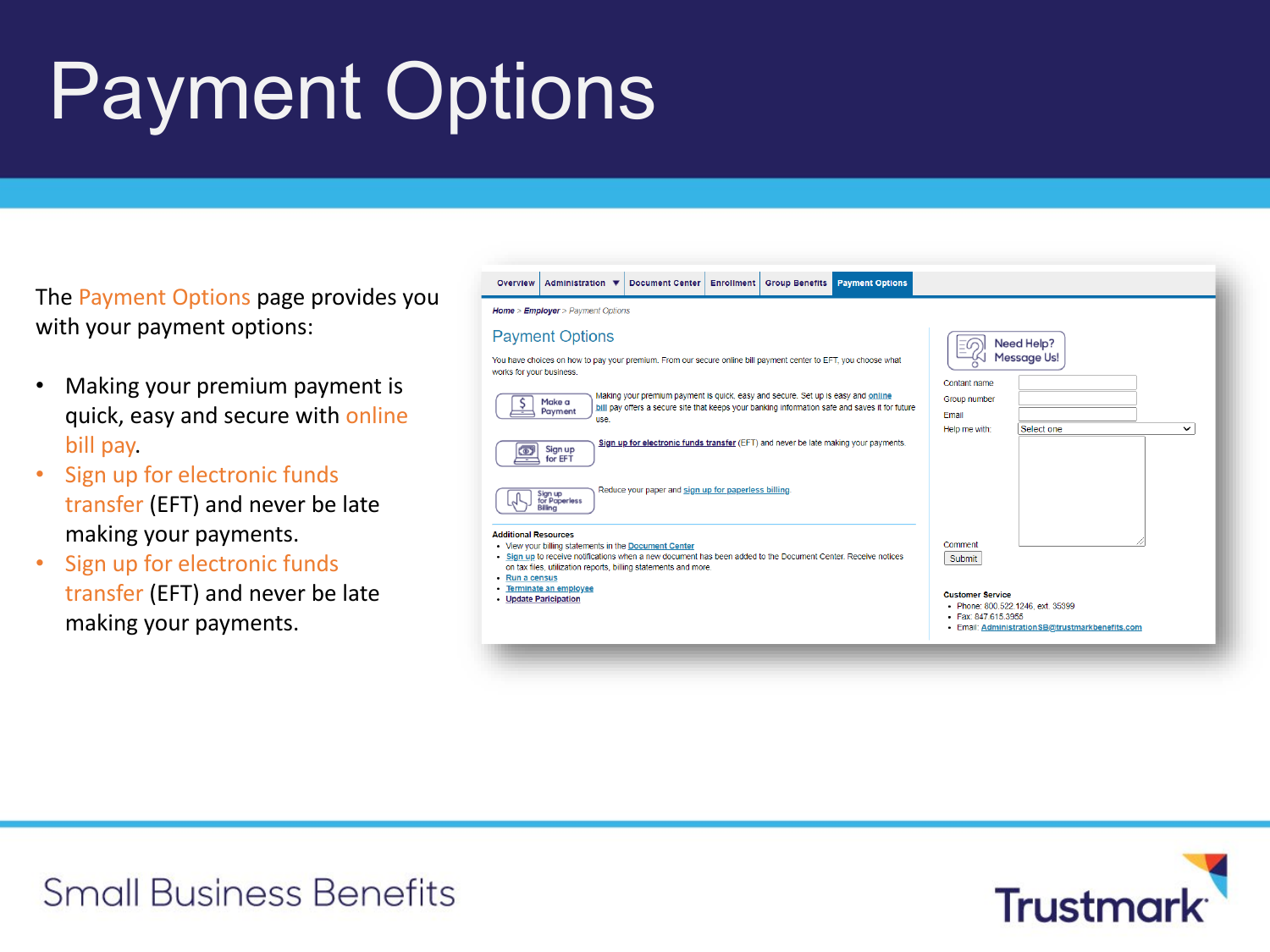### Profile

| <b>User Profile</b>                                                       |
|---------------------------------------------------------------------------|
| To make changes, you must supply your current password<br><b>Username</b> |
| <b>Current password</b>                                                   |
| <b>First name</b>                                                         |
| Last name                                                                 |
| <b>Change/Update Name(s)</b><br><b>Phone number</b>                       |
| <b>Change Address</b>                                                     |
| E-mail<br>@trustmarkins.com (change e-mail)                               |
| <b>New password</b>                                                       |
| <b>Verify new password</b>                                                |
| <b>Password strength</b>                                                  |

| Welcome John Doe | Log out |  |
|------------------|---------|--|
| Search           |         |  |
|                  |         |  |

To access your profile, click your name at the top right of your screen. Within the profile, you can:

- Update your email address
- Change password and security questions
- View the electronic consent, and terms and conditions
- Opt-in to the Document Center